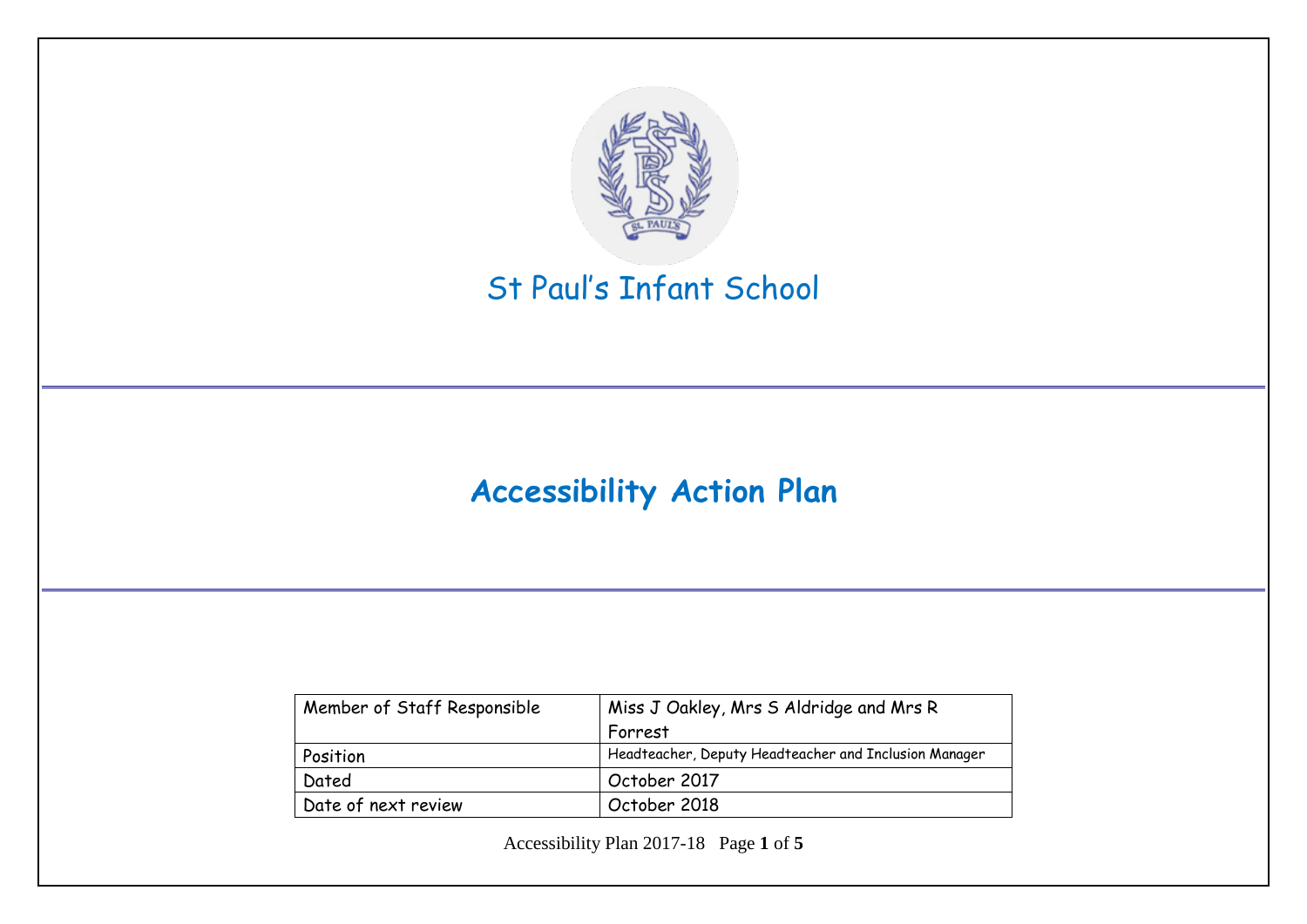This document will highlight different area of accessibility within school, including physical, medical assess and assess to the curriculum.

## Physical Access

| Focus Area                          | What we do                                                                                                                                                                                                                        | What we could do better                                                                               | Action                                                                                                                                                                                       |
|-------------------------------------|-----------------------------------------------------------------------------------------------------------------------------------------------------------------------------------------------------------------------------------|-------------------------------------------------------------------------------------------------------|----------------------------------------------------------------------------------------------------------------------------------------------------------------------------------------------|
| Classrooms                          | All rooms are a good size.<br>Wheelchair assess is possible to Foxes and<br>Hedgehog classes.                                                                                                                                     | Create wheelchair access to all classroom<br>Fit ramps and rails where necessary                      | To investigate the cost and implications of<br>making all classrooms accessible for the<br>playground, hall and reception area.                                                              |
| Toilets                             | Disabled access toilets are installed outside<br>Caterpillar, Fox and Hedgehog classes.                                                                                                                                           | Create disabled assessable to toilets in all<br>classroom areas.                                      | To investigate the cost and implications of<br>making all toilets wheelchair accessible.                                                                                                     |
| Playground                          | Wheelchair access to the playground can be gained<br>from all EYFS classrooms as well as Hedgehogs and<br>Foxes and Owls                                                                                                          | Improve playground access for wheelchair<br>users from Robins, Woodpeckers and<br>Squirrels.          | To investigate the cost and implications.                                                                                                                                                    |
| Reception                           | Children with mobility problems can only access<br>reception and first aid from the main entrance.                                                                                                                                | To allow children with physical mobility<br>problems more access to the reception and                 | To investigate the cost and implications.                                                                                                                                                    |
|                                     | Children with mobility problems can only bring the<br>register as far as the first stair case they have to<br>be supported by a more mobile peer or adult.                                                                        | first aid area. Thus growing their<br>independence to move around the whole<br>school.                |                                                                                                                                                                                              |
| <b>Disabled</b><br>Parking<br>Space | There is a designated disabled parking space marked<br>out within the car park, which we would allow a<br>parent in need to use. Collect a child from the<br>parents car if required by the parent due to their<br>level of need. | Ensure that this parking space is kept clear<br>at all times so that it may be used<br>appropriately. | To make everybody aware of the space and<br>which people may need to use and it and when.<br>To ensure an adult is available to collect a<br>child from the parent's car if the need arises. |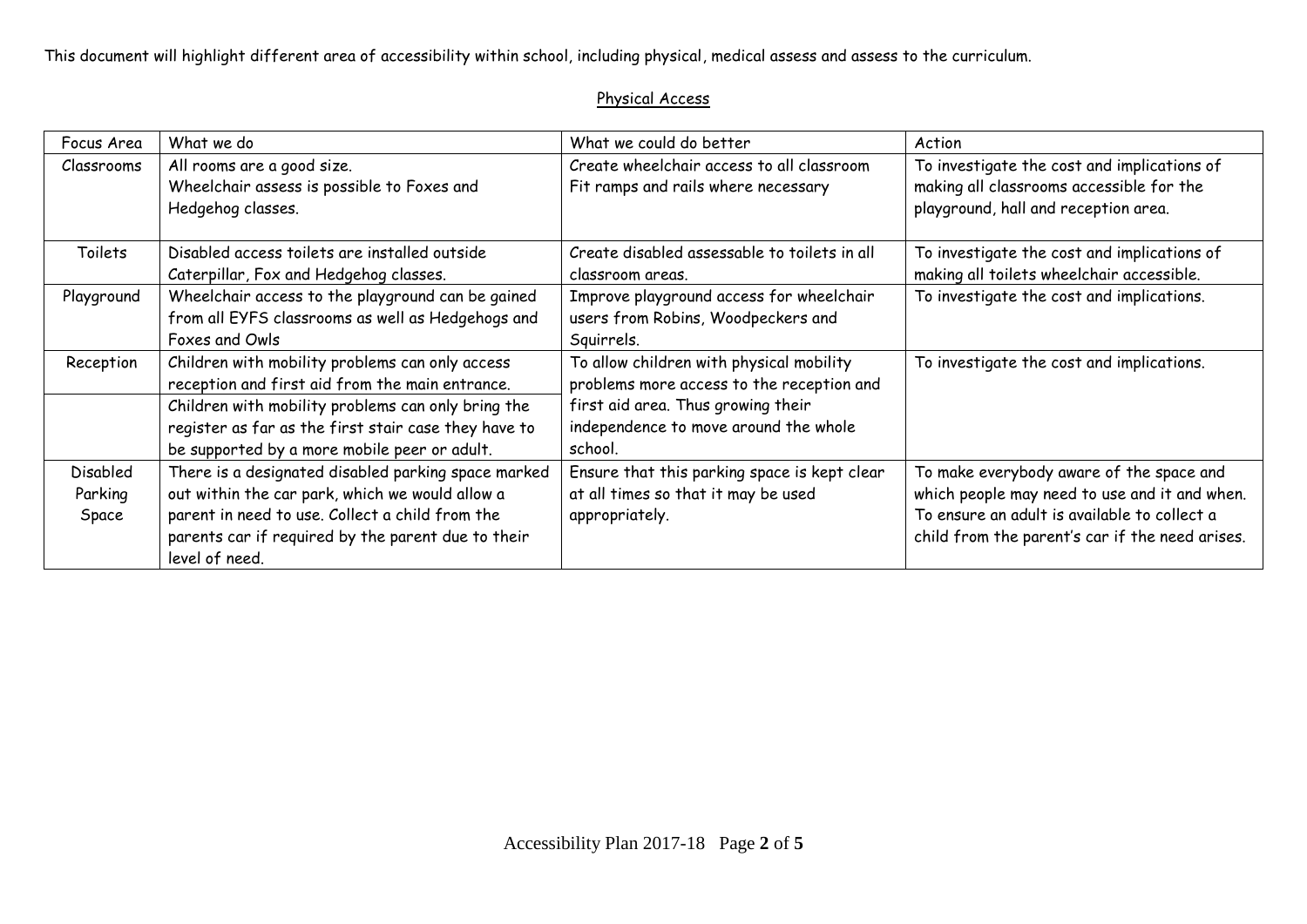## Medical Access

| Focus Area | What we do                                                     | What we could do better                                       | Action                  |
|------------|----------------------------------------------------------------|---------------------------------------------------------------|-------------------------|
| Toileting  | If a child enters school with a higher level of toileting need | Create a specific toileting/shower area for children who      | To investigate the      |
| Needs      | this level of toileting need is recorded in an individual      | have medical/emotional toileting issues. Designate one toilet | cost and implications   |
|            | health care plan, and accommodated with regard to the          | in the school suitable for children to use that may require   | or a shower room.       |
|            | schools Intimate Care Policy.                                  | extra support.                                                |                         |
| Specific   | If a child enters school with a specific medical condition     | Continue to access training ASAP.                             | Maintain links with     |
| Medication | that requires lifesaving administration of medicines,          |                                                               | school nursing service. |
| Need       | training is gained by the school as soon as possible.          |                                                               |                         |
| Manual     | If a child enters school with a physical medical need school   | To improve communication between medical professional         | Acquire training and    |
| Handling   | would gain information on the best manual handling             | such as OT's and Physiotherapists.                            | information when        |
|            | techniques ASAP.                                               |                                                               | necessary.              |

## Access to learning for all

| Focus Area      | What we do                                                          | What we could do better                            | Action                    |
|-----------------|---------------------------------------------------------------------|----------------------------------------------------|---------------------------|
| Transition from | We make contact with all feeder nurseries and visit any that we are | Invite all nurseries to visit school with the      | Make enguires about the   |
| nursery to      | receiving 2 or more children from. All nursery providers are asked  | children that are coming for a short session.      | feasibility of the        |
| school          | for consistent information so that we are able to RAG rate the      |                                                    | nursery workers visiting  |
|                 | needs of children before they come to school.                       |                                                    | school with the children. |
| Transition from | We work with Northborough Junior school to create a transition      | Contact parents of children not attending          | Create a better system    |
| St Pauls to     | programme throughout the school year which involves all age groups  | Northborough to arrange visits for them to their   | for finding out which     |
| Junior          | undertaking different tasks in mixed ability classes across both    | new junior school.                                 | allocated school each     |
| provision       | schools. Then during term 6 the year 2 children who are going to be | Create a buddy system earlier in the year,         | year 2 child is going to. |
|                 | attending Northborough juniors will spend a week completing         | between year 2 and year 5 so that they will have   | Contact the juniors       |
|                 | activities and meeting their new teachers and getting to know their | no need to fear the oldest children in school when | about the feasibility of  |
|                 | new environment. Children who are making the transition to a        | they make their transition because they will       | creating a buddy system   |
|                 | different junior school will be supported through transition using  | already know them as friends and helpers.          | throughout the year.      |
|                 | information gained from the new schools website as well as St Pauls |                                                    |                           |
|                 | encouraging them to visit their new school and teacher.             |                                                    |                           |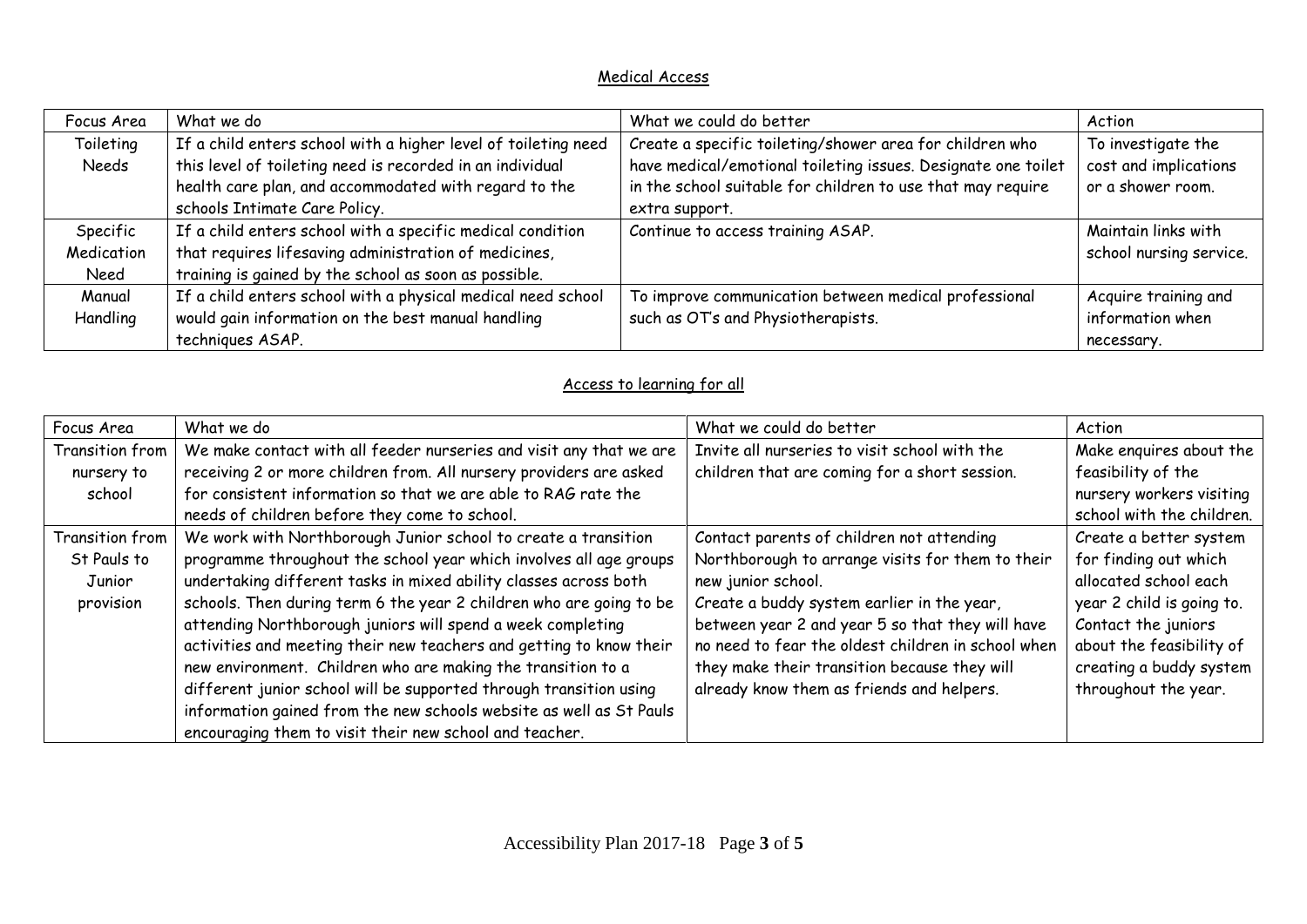| Daily<br>Teaching<br>provision         | Expectations of Quality First Teaching are set throughout the school<br>and this is closely monitored throughout the year with observations from<br>different members of the school team including SLT. School is working<br>to embed the ASPIRE universal entitlement which supports school to<br>embed a system that is designed to meet the diverse needs of all<br>learners and the provision of data based targeted interventions. | Ensure that when new teachers join the school<br>they are made aware of expectations.                                                                                                                                                                                                                                                                                      | Continue to monitor on a<br>regular basis.                                                                                                                                                                                                                                                                                                   |
|----------------------------------------|-----------------------------------------------------------------------------------------------------------------------------------------------------------------------------------------------------------------------------------------------------------------------------------------------------------------------------------------------------------------------------------------------------------------------------------------|----------------------------------------------------------------------------------------------------------------------------------------------------------------------------------------------------------------------------------------------------------------------------------------------------------------------------------------------------------------------------|----------------------------------------------------------------------------------------------------------------------------------------------------------------------------------------------------------------------------------------------------------------------------------------------------------------------------------------------|
| Daily<br>Teaching<br>support<br>(TA's) | Every classroom has a designated TA who supports teaching and learning<br>throughout the school day under the direction of the class teacher. This<br>is monitored through observations carried out by SLT.                                                                                                                                                                                                                             | TA's undertake more training to ensure that it is<br>not obvious when entering the classroom who the<br>TA and teacher are.                                                                                                                                                                                                                                                | Ensure that time is made<br>for training and all TA's<br>are kept up to date.                                                                                                                                                                                                                                                                |
| EAL<br>Support                         | A specific EAL teacher has been employed by the school to support<br>children who are entering school with English as an additional language.<br>The school also buy into the county ISSK service to ensure the teacher<br>is given as much support as possible.<br>School can also engage the services of an interpreter to enable children<br>to show their learning level in their home language.                                    | To continue to grow all adults understanding of<br>EAL children's needs and implement the<br>introduction of Makaton sign throughout school<br>to ensure consistency for children who do not<br>understand the spoken language.<br>To use the new assessment tool for EAL pupils to<br>allow greater understanding of the level that the<br>child is currently working at. | To continue to use ISSK<br>support. To begin to<br>deliver training for<br>Makaton sign to all staff<br>within school.<br>To book specific<br>translators when<br>necessary to<br>communicate better with<br>parents about children<br>learning or to be able to<br>better assess the child's<br>ability to learn in their<br>home language. |
| <b>SEND</b><br>Support                 | School employs a dedicated part time Inclusion Leader and fulltime<br>support teaching assistants to ensure that the specific needs of all<br>children are met within the school provision.                                                                                                                                                                                                                                             | Inclusion Leader to be full-time;<br>Alternatively School to employ an admin<br>assistant to carry out the filing, phone calls etc.                                                                                                                                                                                                                                        | Look into the cost of<br>extending number of<br><b>Inclusion Leader</b><br>days/hours.                                                                                                                                                                                                                                                       |